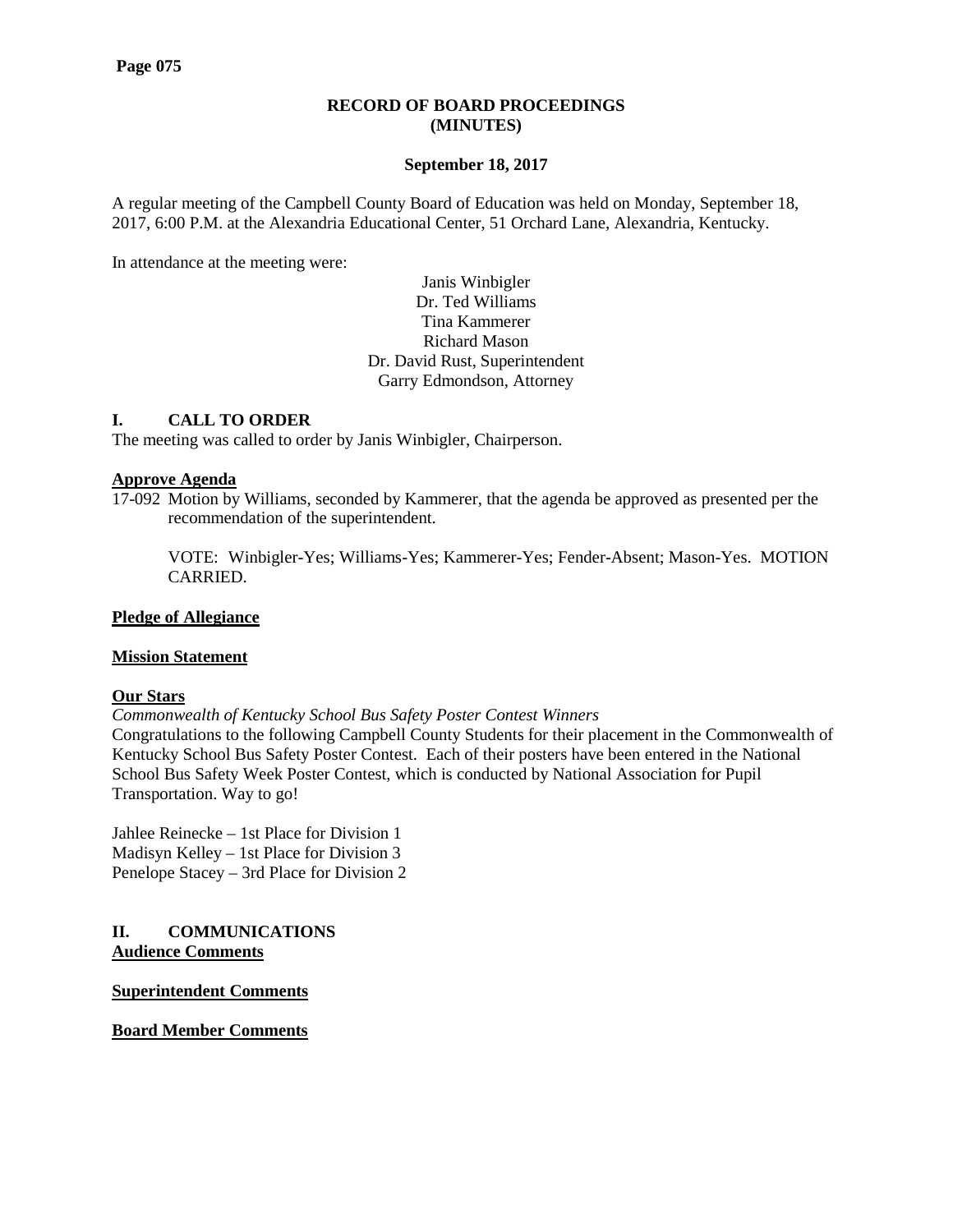## **Personnel Actions**

| <b>NAME</b>         | <b>POSITION</b>                   | <b>ACTION/REASON</b> | <b>EFFECTIVE</b> | <b>LOCATION</b>                 |
|---------------------|-----------------------------------|----------------------|------------------|---------------------------------|
| Bezold, Diane       | <b>Food Service Manager</b>       | Hired                | 7/1/2017         | <b>Grant's Lick</b>             |
| Burge, Jennifer     | Lunchroom Monitor                 | Hired                | 8/21/2017        | Crossroads                      |
| Craddock, Rachael   | Paraeducator - Special Ed         | Hired                | 9/11/2017        | Campbell Ridge                  |
| Craig, Charles      | Director of Student Affairs       | Retired              | 9/30/2017        | Central Office                  |
| Davie, Ashley       | Computer Device Technician        | Hired                | 7/1/2017         | Central Office<br>District Wide |
| Dreyer, Benjamin    | <b>Head Swimming Coach</b>        | Hired                | 8/21/2017        | <b>CCHS</b>                     |
| Feeback, Kelsey     | Teacher                           | Resigned             | 8/17/2017        | Crossroads                      |
| Flynn, Amanda       | Lunchroom Monitor                 | Hired                | 9/11/2017        | Cline                           |
| Fossett, Crystal    | Paraeducator - Special Ed         | Hired                | 8/21/2017        | Crossroads                      |
| Gamble, Jennifer    | <b>LMC Paraeducator</b>           | Hired                | 7/1/2017         | Reiley/Crossroads               |
| Geiman, Rebecca     | <b>Health Services Technician</b> | Hired                | 8/14/2017        | Campbell Ridge                  |
| Gilman, Jenna       | Teacher                           | Hired                | 8/28/2017        | Crossroads                      |
| Hart, William David | <b>Bus Monitor</b>                | Hired                | 9/11/2017        | Transportation                  |
| Kraus, H. Joseph    | Paraeducator                      | Retired              | 9/30/2017        | Crossroads                      |
| Miller, Sue         | Tutor - Daytime ESS               | Hired                | 9/5/2017         | Cline                           |
| Rust, Sarah         | Custodian                         | Hired                | 8/28/2017        | <b>CCHS</b>                     |
| Singleton, Joan     | <b>Food Service Assistant</b>     | Hired                | 8/7/2017         | Campbell Ridge                  |
| Stafford, Debra     | Paraeducator                      | Hired                | 8/14/2017        | Campbell Ridge                  |
| Taylor, Benjamin    | Paraeducator - Special Ed         | Hired                | 8/14/2017        | Crossroads                      |
| Whitford, Courtney  | Paraeducator                      | Resigned             | 8/14/2017        | Crossroads                      |
| <b>Substitutes</b>  |                                   |                      |                  |                                 |
| Hull, Penney        | Substitute Paraeducator           | Hired                | 8/11/2017        | District Wide                   |
| Haire, Robert       | <b>Substitute Bus Driver</b>      | Hired                | 8/25/2017        | Transportation                  |
| Hart, William David | Substitute Bus Driver             | Hired                | 8/14/2017        | Transportation                  |
| Painter, Dennis     | Substitute Bus Monitor            | Hired                | 8/31/2017        | Transportation                  |
| Ward, Laura         | <b>Substitute Teacher</b>         | Hired                | 8/16/2017        | District Wide                   |

#### **Written Communications and Reports**

SBDM Minutes FRYSC Reports Pupil Personnel Report Public Relations Report School Management Report School Related Field Trip Notifications Field Trip Report – Athletics Field Trip Report – Transportation City of Alexandria Board of Adjustment Variance Request

## **Architect Report**

*Ehmet Hayes*

# **III. ACTION AGENDA**

#### **Working Budget 2017-18**

17-093 Motion made by Mason, seconded by Williams, that the 2017-18 working budget be approved as submitted per the recommendation of the superintendent.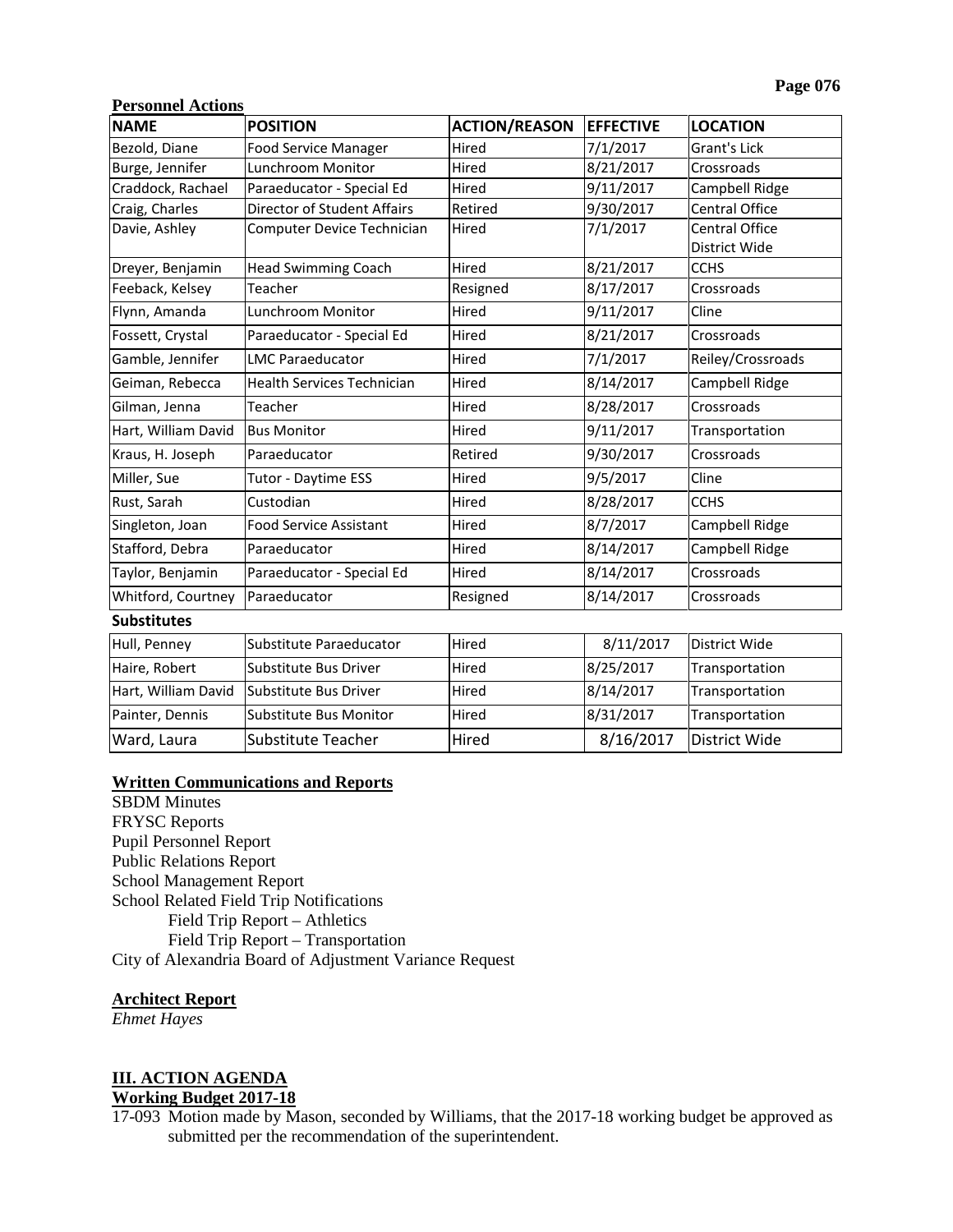VOTE: Winbigler-Yes; Williams-Yes; Kammerer-Yes; Fender-Absent; Mason-Yes. MOTION CARRIED.

**Page 077**

## **KSBA/DUKE Energy Rate Increase Resolution**

17-094 Motion made by Williams, seconded by Mason, that the resolution authorizing the superintendent to provide funding support to the Kentucky School Board Association be approved up to \$3,462.00 to represent the interests of the Board before the PSC in Case No. 2017-00321 per the recommendation of the superintendent.

VOTE: Winbigler-Yes; Williams-Yes; Kammerer-Yes; Fender-Absent; Mason-Yes. MOTION CARRIED.

## **District Calendar Committee Board Representative**

17-095 Motion made by Williams, seconded by Mason, that Tina Kammerer be approved as the board member representative to the 2018-19 district calendar committee.

VOTE: Winbigler-Yes; Williams-Yes; Kammerer-Yes; Fender-Absent; Mason-Yes. MOTION CARRIED.

## **District Calendar Committee Membership**

17-096 Motion made by Mason, seconded by Williams, that the 2018-19 district calendar committee be approved with the inclusion of Ms. Kammerer per the recommendation of the Superintendent.

VOTE: Winbigler-Yes; Williams-Yes; Kammerer-Yes; Fender-Absent; Mason-Yes. MOTION CARRIED.

## **Private Carrier Transportation Request – CCHS FBLA to New Orleans, LA Nov. 15-19, 2017 (Airline)**

17-097 Motion made by Williams, seconded by Kammerer, that the CCHS FBLA private carrier request to New Orleans, LA by commercial airline set for November 15-19, 2017 be approved per the recommendation of the Superintendent.

VOTE: Winbigler-Yes; Williams-Yes; Kammerer-Yes; Fender-Absent; Mason-Yes. MOTION CARRIED.

## **Private Carrier Transportation Request – CCMS 7th & 8th Grade Band, Pigeon Forge, TN April 27- 28, 2018 (Thomas Tours Inc. /Charter Bus)**

17-098 Motion made by Williams, seconded by Mason, that the CCMS  $7<sup>th</sup>$  and  $8<sup>th</sup>$  grade bands private carrier transportation request to Dollywood, TN by charter bus set for April 27-28, 2018 be approved per the recommendation of the superintendent.

VOTE: Winbigler-Yes; Williams-Yes; Kammerer-Yes; Fender-Absent; Mason-Yes. MOTION CARRIED.

## **Private Carrier Transportation Request – CCHS FCCLA to Washington D.C. Nov 10-12 (Airline)**

17-099 Motion made by Williams, seconded by Kammerer, that the CCHS FCCLA private carrier transportation request to Washington D.C. by commercial airline set for November 10-12, 2017 be approved per the recommendation of the superintendent.

VOTE: Winbigler-Yes; Williams-Yes; Kammerer-Yes; Fender-Absent; Mason-Yes. MOTION CARRIED.

## **IV. CONSENT AGENDA**

17-100 Motion made by Williams, seconded by Mason, that the consent agenda be approved as presented per the recommendation of the superintendent.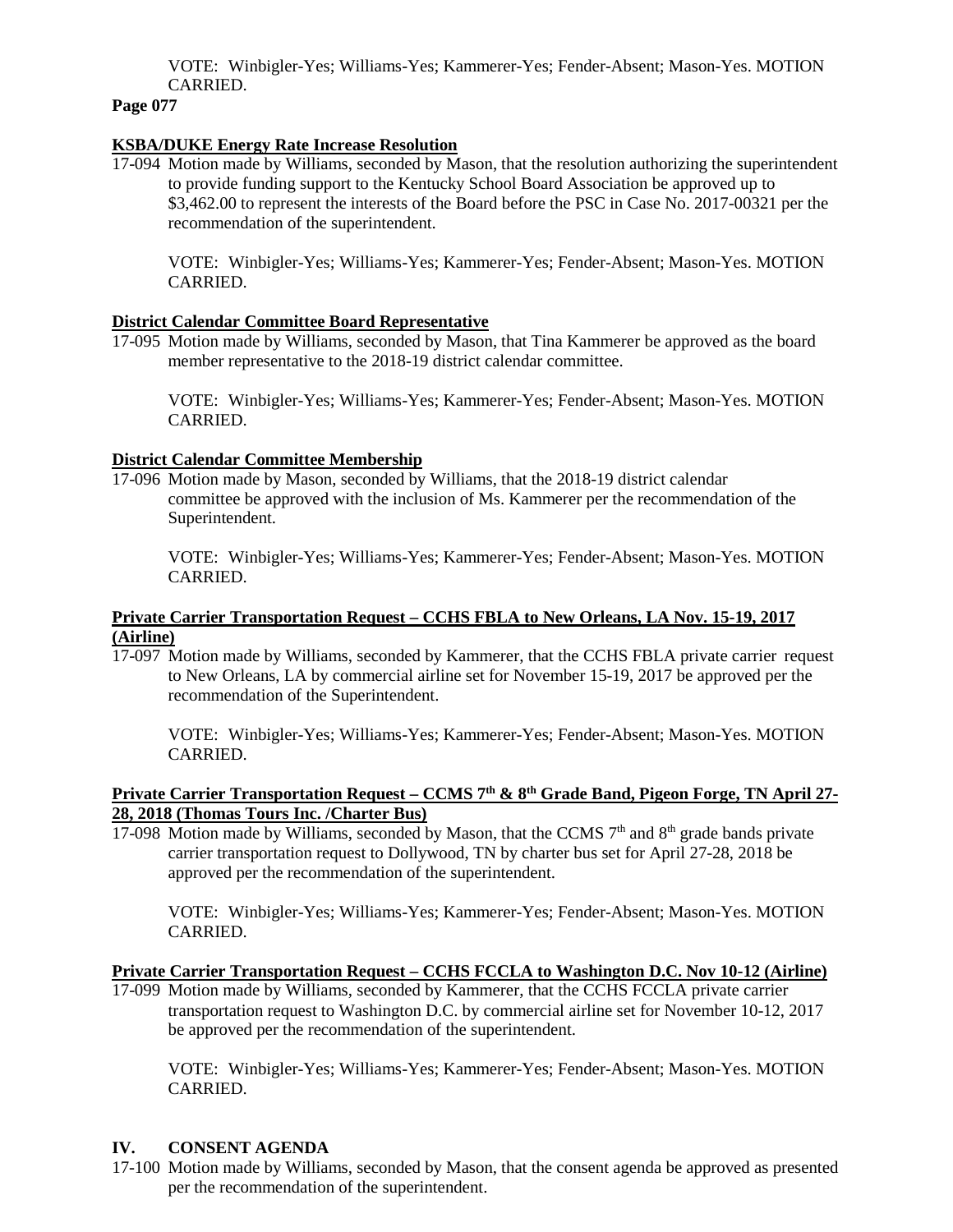# **Minutes**

August 10, 2017 – Special Meeting August 21, 2018 – Regular Meeting August 31, 2017 – Public Hearing August 31, 2017 – Special Meeting

#### **Bills - Addendum**

General Fund # 126762-126870 as listed in the Orders of the Treasurer

# **Bills – Regular**

General Fund # 126871-127073 as listed in the Orders of the Treasurer

#### **Treasurer's Report**

#### Campbell County Board of Education Treasurer's Report For Month Ended August 31, 2017

|                           | <b>Beginning</b> |                 | <b>Expenditures</b> |               | <b>Ending</b>    |
|---------------------------|------------------|-----------------|---------------------|---------------|------------------|
| <b>Fund</b>               | <b>Balance</b>   | <b>Revenues</b> | <b>Salaries</b>     | <b>Others</b> | <b>Balance</b>   |
| General                   | 9,558,822        | 1,510,723       | (1, 213, 788)       | (718,900)     | 9,136,858        |
| <b>Sick Leave Retire.</b> | 168,257          |                 | 0                   | 0             | 168,257          |
| <b>Committed Funds</b>    | 400,000          |                 | 0                   | 0             | 400,000          |
| <b>Special Revenue</b>    | (402, 281)       | 739,570         | (190, 944)          | (282, 947)    | (136, 602)       |
| <b>District Activity</b>  | 242,879          | 30,035          | 0                   | (54, 817)     | 218,097          |
| <b>Capital Outlay</b>     | 222,235          |                 | 0                   | 0             | 222,235          |
| <b>Building</b>           | 1,183,234        | $\mathbf 0$     | $\boldsymbol{0}$    | 0             | 1,183,234        |
| <b>Construction</b>       | 1,029,851        | $\mathbf 0$     | $\boldsymbol{0}$    | (413, 849)    | 616,002          |
| <b>Debt Service</b>       | (1,224,406)      | 185,942         | 0                   | (295, 344)    | (1, 333, 807)    |
| <b>Food Service</b>       | 16,814           | 87,172          | (33, 713)           | (63, 191)     | 7,082            |
| Totals *                  | \$11,195,405     | 2,553,442       | (1,438,445)         | (1,829,048)   | \$<br>10,481,354 |

\* Cash and cash equivalents in all funds include approx. \$377,214 in investments and certificates of deposits yielding 0.585% and the remainder in interest-bearing checking accounts yielding 0.25%.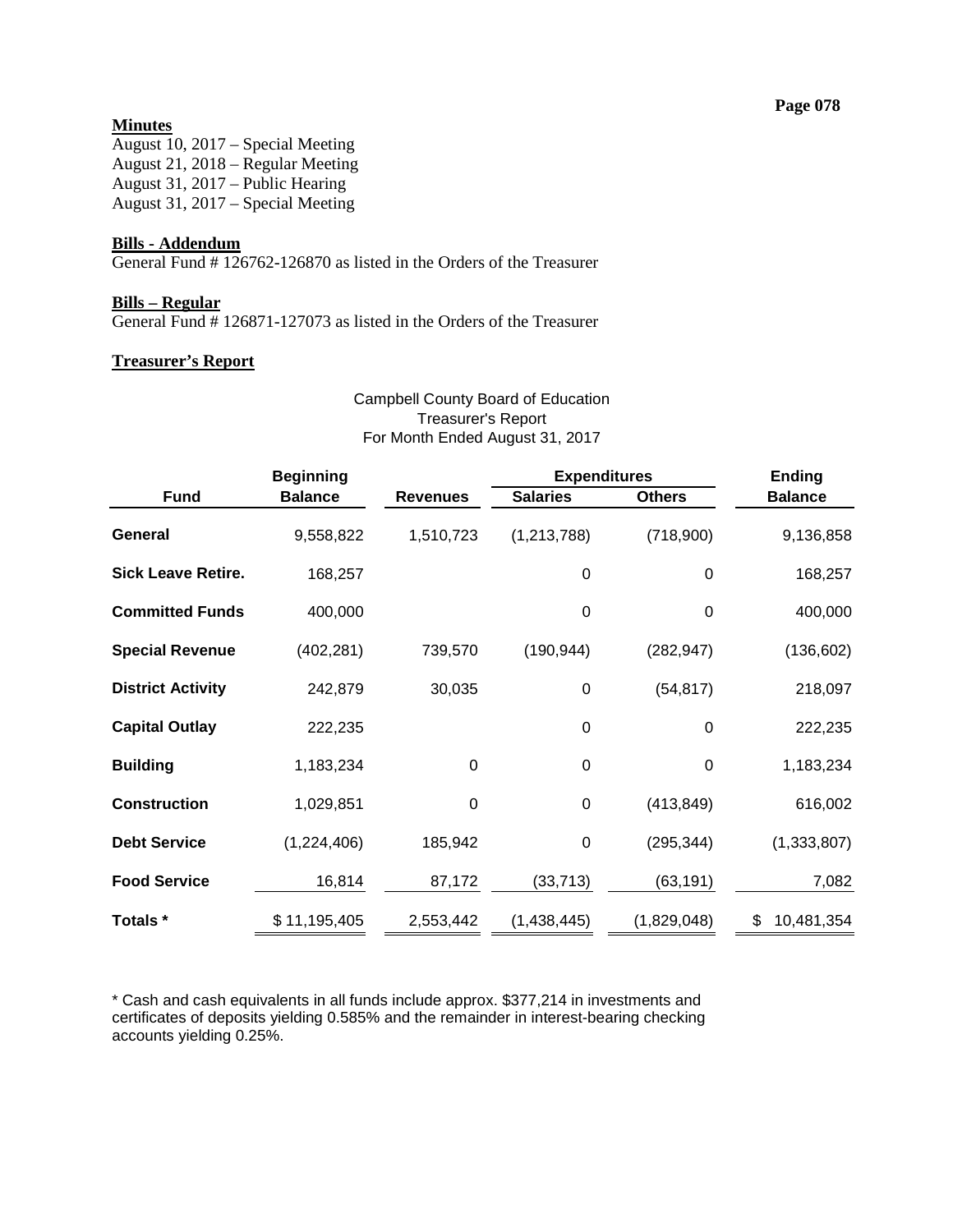## **Page 079**

#### **Leave of Absence Requests**

Heather Burt, Teacher at Crossroads Elementary, from August 30, 2017 through November 30, 2017 for FMLA.

Emily Cahill, Social Worker at Alexandria Educational Center, Intermittent leave from July 1, 2017 through June 30, 2018 for FMLA.

Nora Fillhardt, Bus Driver at Transportation, from August 14, 2017 through October 14, 2017 for FMLA.

Christopher Furnier, Teacher at Campbell County Middle School, from September 1, 2017 through September 8, 2017 for FMLA.

Dusty Galloway, Bus Driver at Transportation, Intermittent leave from August 16, 2017 through June 30, 2018 for FMLA.

Jennifer Guckiean, Speech Therapist at Crossroads Elementary, Intermittent leave from August 16, 2017 through October 1, 2017 for FMLA.

Jacqueline Geisel, Paraeducator at Campbell County Middle School, Intermittent leave from August 28, 2017 through December 31, 2017 for FMLA.

Jaclyn Holmes, Speech Therapist at Campbell Ridge Elementary, From August 14, 2017 through November 14, 2017 for FMLA.

Amy Huff, Teacher at Campbell County Middle School, Intermittent leave from August 14, 2017 through June 30, 2018 for FMLA.

Donna Johnson, Food Service Assistant at Crossroads Elementary, REVISED from August 14, 2017 through September 18, 2017 for FMLA.

Rachel McConnachie, Instructional Coach at Central Office/AEC from October 16, 2017 through November 29,2017 for FMLA.

Abigail Stemmer, Teacher at Campbell Ridge Elementary from August 25, 2017 through October 27, 2017 for FMLA.

Diana Taylor, Health Services Coordinator, Alexandria Ed Center Intermittent leave from August 16, 2017 through May 21, 2018 for FMLA.

Lindsey Van Orsdel, Teacher at Reiley Elementary, from September 18, 2017 through November 20, 2017 for FMLA.

Kelsey Vogt, Teacher at Campbell County High School from August 14, 2017 through November 10, 2017 for FMLA.

Rhonda Watts, Food Service Manager at Campbell County Middle School, from August 14, 2017 through September 5, 2017 for FMLA.